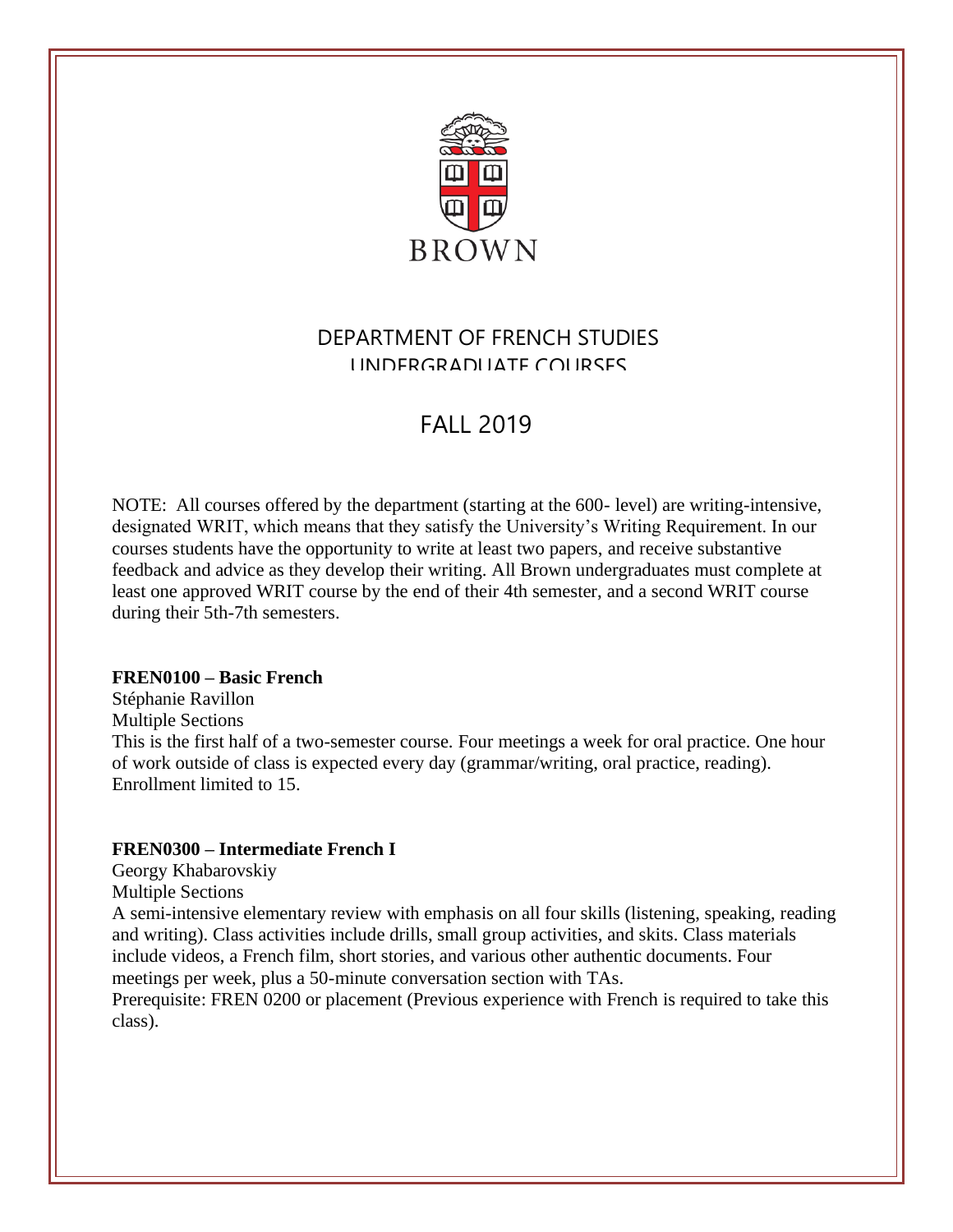## **FREN0400 – Intermediate French II**

Gretchen Schultz Multiple Sections Continuation of [FREN 0300](https://cab.brown.edu/search/?p=FREN%200300) but may be taken separately. A four-skill language course that stresses oral interaction in class (three meetings per week plus one 50-minute conversation section). Materials include audio activities, film, and a novel. Short compositions with systematic grammar practice. Prerequisite: [FREN 0300,](https://cab.brown.edu/search/?p=FREN%200300) [FREN 0200](https://cab.brown.edu/search/?p=FREN%200200) with permission, or placement.

### **FREN0500 – Writing and Speaking French I**

Stéphanie Ravillon

Multiple Sections

A four-skill language course that stresses oral interaction in class. Thematic units will focus on songs, poems, a short novel, a graphic novel, films and a longer novel. Activities include a creative project using Comic Life, and a systematic grammar review. Prerequisite: [FREN](https://cab.brown.edu/search/?p=FREN%200400)  [0400,](https://cab.brown.edu/search/?p=FREN%200400) [FREN 0200](https://cab.brown.edu/search/?p=FREN%200200) with written permission, or placement.

#### **FREN0600 – Writing and Speaking French II**

[Stéphanie](https://cab.brown.edu/) Ravillon

Multiple Sections

Prerequisite for study in French-speaking countries. Class time is devoted mainly to conversation and discussion practice. Writing instruction and assignments focus on essays, commentaries, and to a lesser degree, on story writing. Apart from reading assignments for discussion (press articles and literary excerpts), students select two novels to read. Prerequisite: [FREN 0500](https://cab.brown.edu/search/?p=FREN%200500) or placement. Enrollment limited to 15.

#### **FREN0720G - L'art de la nouvelle**

[Thangam Ravindranathan](https://cab.brown.edu/)

T, Th 2:30pm - 3:50pm

In this course we shall study a range of examples of the nouvelle or short story, from 19th century realist and fantastic literature (Maupassant, Flaubert, Colette) to modern French and Francophone texts (Sartre, Camus, Djebar, Redonnet, Quiriny). Emphasis will be on formal analysis, major genres/movements (realism, the fantastic, existentialism, anti-/post-colonial critique, "post-modernism") and the short story's capacity to offer forms of social critique. We will also read some secondary theoretical materials (Freud, Sartre, Barthes, Todorov, Piglia, Samoyault). Taught in French. Prerequisites: minimum score of 5 in 'AP French Literature', minimum score of 700 in 'SATSubj-French' or minimum score of WAIVE in 'Graduate Student PreReq'. Enrollment limited to students with a semester level of 01 or 02.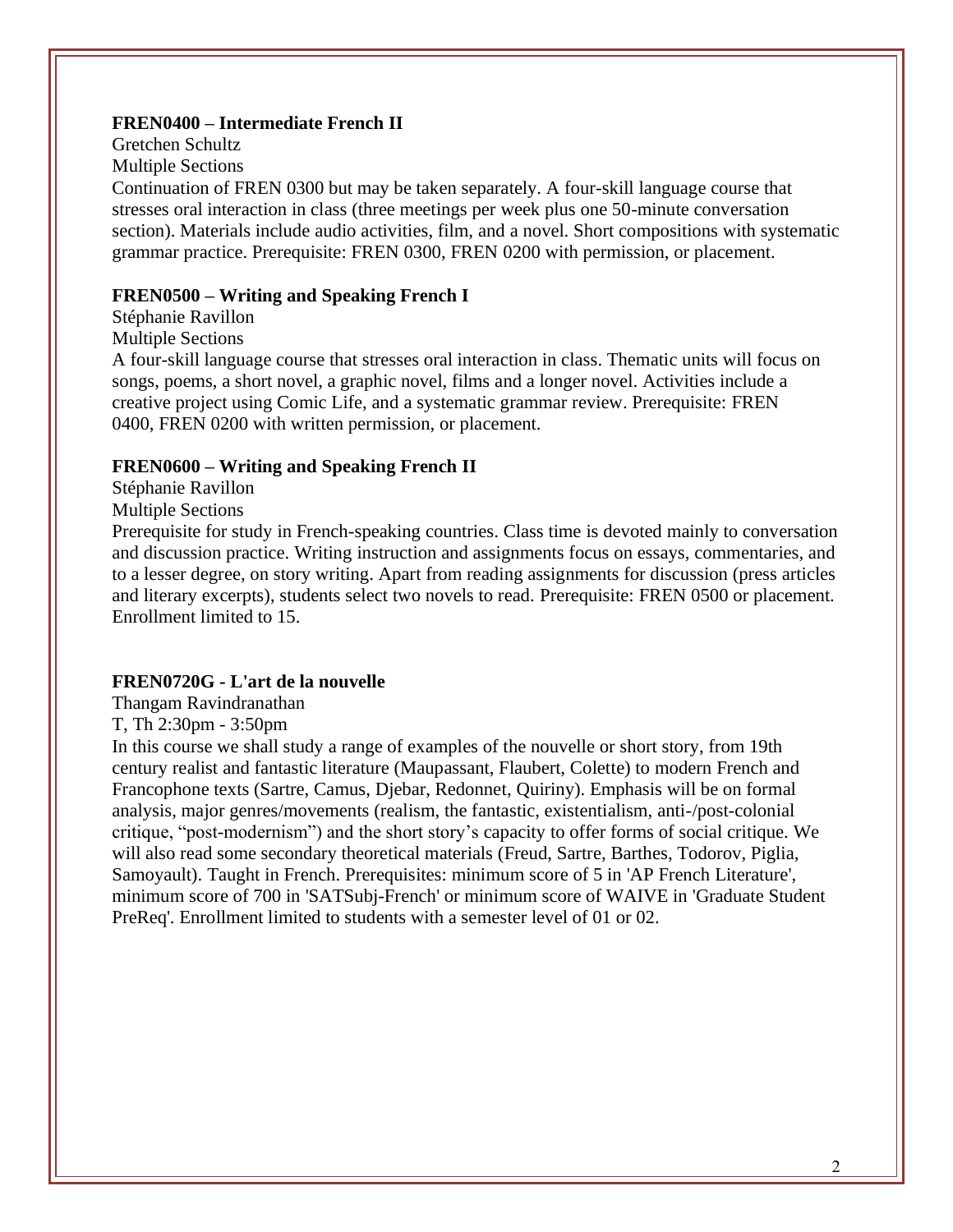## **FREN1140A – French Theory**

David Wills

## T,Th 2:30pm – 3:50pm

Something called both "French" and "theory" came ashore in the Anglo-American academic scene of the 1970s. Supposedly both impenetrable and hegemonic, it was seen to reconstitute what was discussed in programs in literature and the social sciences, and how it was discussed. Today the shoreline of study in the humanities has been transformed, but French theory's moment is presumed to have past. This course will trace that history through key French texts (read in translation) written between the 1960s and 1990s. Taught in English.

## **FREN1310P – La théorie féministe en France**

Laura Odello

T 4:00pm – 6:30pm

From Olympe de Gouges to the mouvement called #Balancetonporc (the French version of #MeToo), from the first-wave feminism to the queer third-wave feminism, from the debates on abortion to pornography, prostitution, and gender parity, this course will explore major texts in French and francophone feminist theory (Simone de Beauvoir, Monique Wittig, Luce Irigaray, Julia Kristeva, Sarah Kofman, Hélène Cixous, Virginie Despentes, Sam Bourcier, Paul B. Preciado…). Taught in French. DIAP

## **FREN1410T - L'expérience des réfugiés: déplacements, migrations**

Virginia Krause

## M 3:00pm – 5:30pm

An exploration of the experience of refugees and immigrants with two components. The first component consists of close study of the French context from Decolonization up through the current refugee crisis based on literature, film, the press, and critical essays. The second component of this course will give students the opportunity to work with refugee/recent immigrant communities in Providence. This is a community-engaged course requiring substantial commitment beyond the classroom. Taught in French. CBLR (Community-Based Learning and Research) Prerequisite: a course at the 0600- or 0700-level or equivalent proficiency. Contact the instructor to verify your proficiency if you have not taken French at Brown.

## **FREN1410U - La France en guerre**

Gretchen Schultz

## M 3:00pm - 5:30pm

Analyzes the impact of warfare on France and its former colonies. Considers various types of violent conflict (wars of expansion and independence, the world wars, terrorism) while consulting diverse sources (literary, historical, journalistic, epistolary, filmic). Also addresses contemporary events relevant to the subject of this course and follows them as they unfold. Topics include: war and collective memory, virility and violence, extreme situations and crises of representation, resistance and collaboration, colonization and nationhood, jihadism. Taught in French. Prerequisite: a course at the 600- or 700-level or equivalent proficiency. Contact the instructor to verify your proficiency if you have not taken French at Brown.